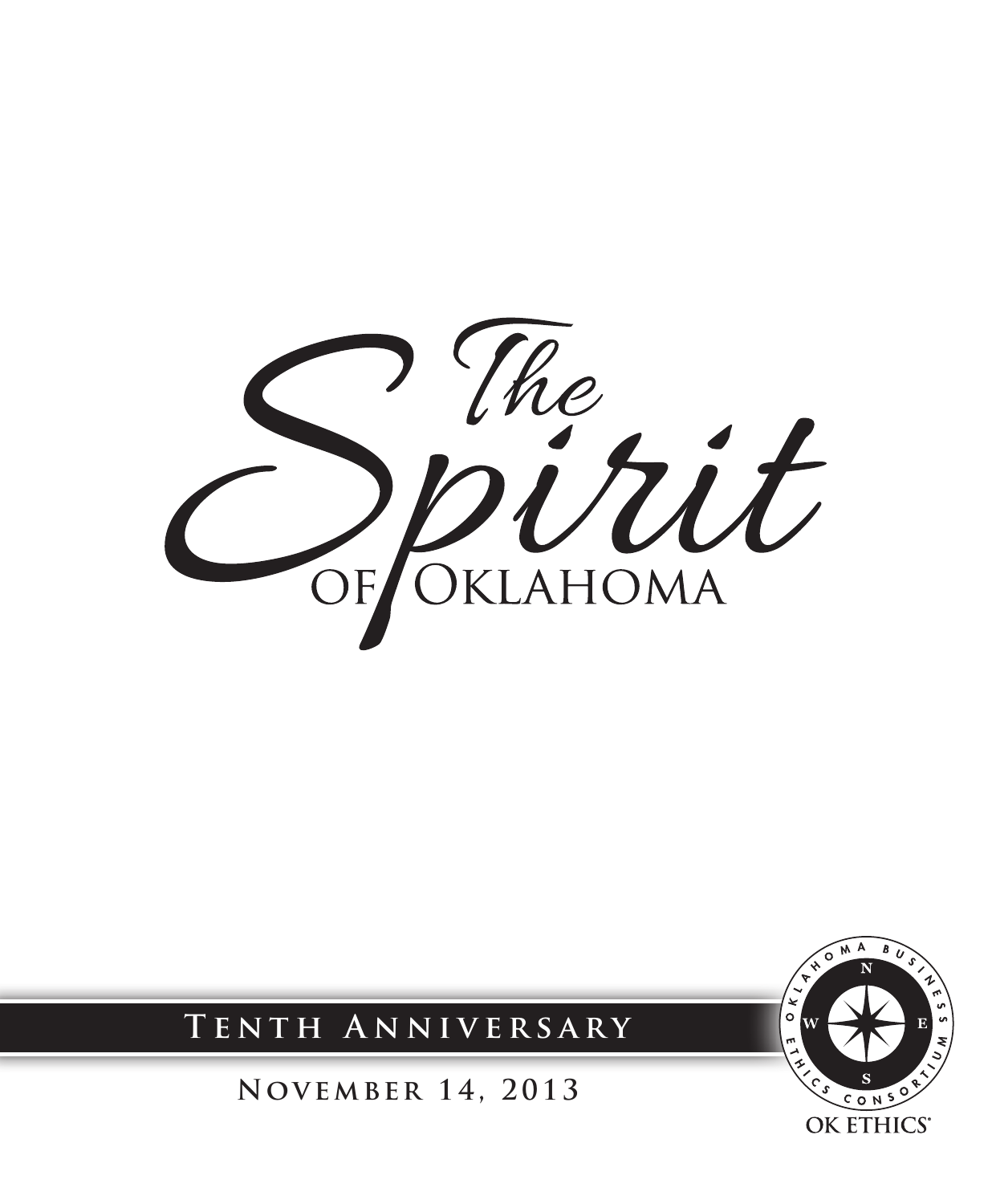I. **OK Ethics – A short history** (Video by Mosaic Media)

## II. **Welcome, Kudos & Guiding Principles** – **Jim Priest**, OK Ethics Founding Member

 $\bigcirc$ 

€

 $\bullet$ 

G

 $\bullet$ 

⊕

 $\ddot{\phantom{0}}$ 

↔

•<br>●<br>●

❸

6<br>0<br>0<br>0

- *• OK Ethics Board of Directors whose collective service to the Consortium Board of Directors totals 103 years and service to the Foundation Board totals 40 years. We are fortunate to have such a dedicated group of leaders guiding the organization.*
- *• Special thanks to Brian Ferrell and his team from Factor 110 for the beautiful decorations.*
- *• Hats off to Philip Grimes, The Creative Guy for this year's Member Guide and program.*



III. *Oklahoma!* Sung by OK Ethics Vice President of Fun & Spirituality, **Valerie Fried** accompanied by pianist **B. David Sisson**, Attorney.

#### IV. **Celebrating the Spirit of Oklahoma** – Women's Shawl Dance

*This dance is performed by Leslie Barichello Deer and sponsored by OK Ethics Star member, the Citizen Potawatomi Nation. Leslie's love of dance and extraordinary ability in the field of pow wow dancing have carried her around the world. She is a World Class Champion Fancy Shawl Dancer, competing at pow wows in every corner of Indian Country. That journey has featured tours as a cast member of the world-renowned American Indian Dance Theatre, Dance Leader for the Mashantucket Pequot Nation's Foxwoods Dance Troupe, and a cast member of the Oklahoma Fancy Dancers. She is also a shell-shaker at Mvskoke ceremonial dances.*

V. **The Spirit of Oklahoma's Youth** – **Hannah Ketring**, Student – Oklahoma Christian University representing the winners of the OK Ethics Statewide Student Ethics Challenge.

#### *The Women's Fancy Shawl Dance is*

*a relatively new style of dance for Native women, originating in the northern United State in the 1950's or 1960's. There are many stories retelling the origin of this style; one story relates this dance to the butterfly world. The story goes that there was a beautiful butterfly that lost her mate in battle. Upon hearing the news of her mate's death, the butterfly retreated to her cocoon for a period of mourning. Over time, the butterfly came to realize that although her mate was no longer with her in this world, he would still want her to enjoy life and all the experiences it has to offer. The butterfly knew that her mate would not want her to live her life in sorrow, but in joy; in celebration and remembrance of the time they shared together. Upon this realization, the butterfly emerged from her cocoon and began to do a beautiful dance, a dance that celebrated life in all its vibrancy. This dance is known as the "Butterfly" dance, or the Fancy Shawl Dance.* 

#### VI. **Presentation of Pinnacle Member Honors** – **Garyl Geist**, Past President, OK Ethics Board of Directors

*Special thanks to artists Chris and Micah McGahan of Bella Forte Studios in Edmond for our unique commemorative objet d'art pieces that were a gift to each Pinnacle member from a generous,*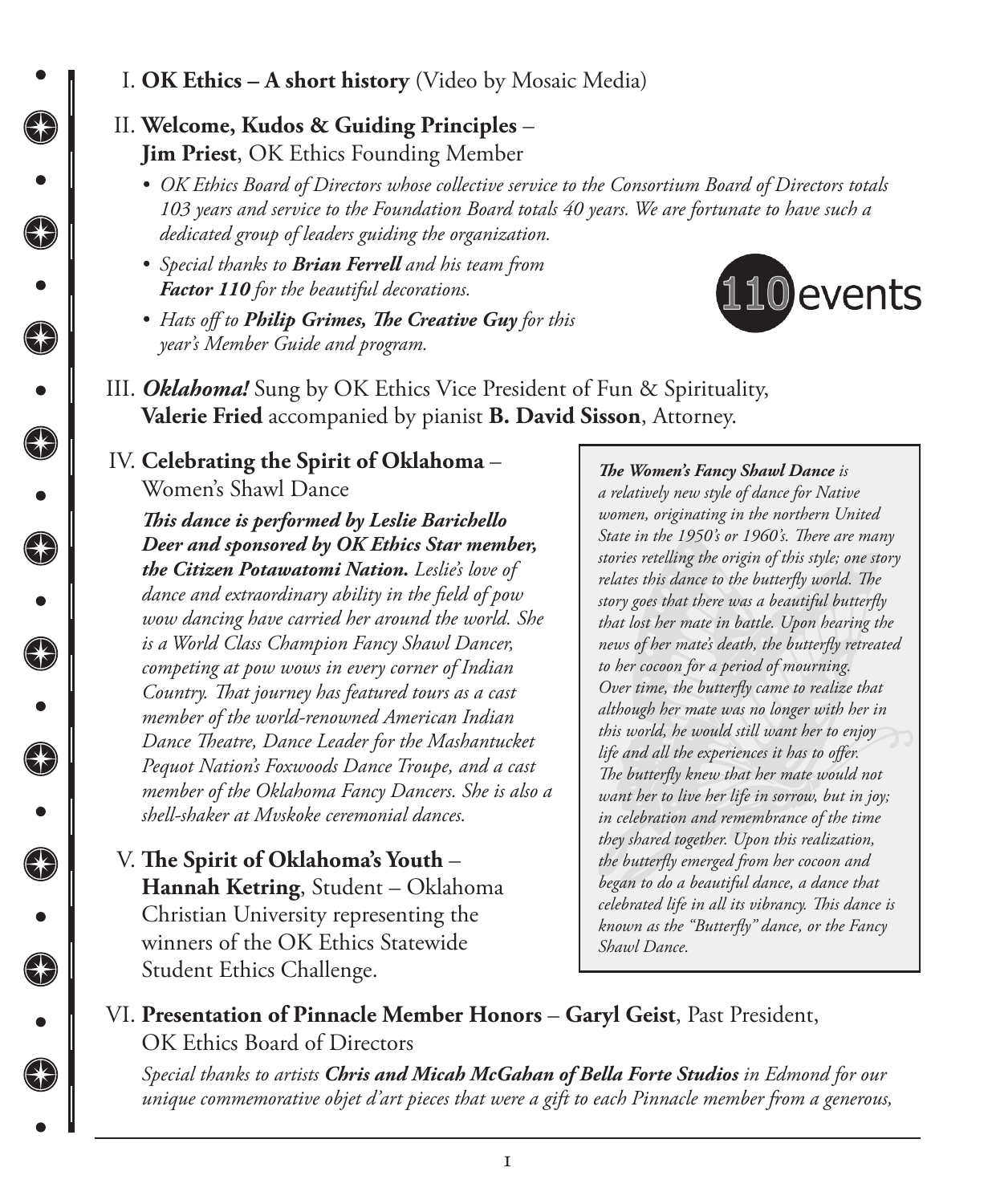*anonymous benefactor. (See insert for more information about these artists' inspiration.) The large piece will be displayed in a special stand at various public locations across the state and used to illuminate the important work of OK Ethics and their members.* 

- VII. **The Oklahoma Initiative Peter Dobelbower**, OK Ethics' First Presenter; Vice President and General Counsel, Hobby Lobby Stores, Inc.
- VIII. **Presentation of Media and Oklahoma Star Member Honors Myrna Schack Latham**, General Counsel, OK Ethics Board of Directors and **Shannon Hiebert**, President of the OK Ethics Foundation

*Special thanks to Midwest Trophy Manufacturers for the outstanding awards and accommodating last minute requests.*

€

€

⊕

€

⊕

E

6

IX. **Presentation of Horizon Member Honors** – **Bob Byrne**, Past President & **Joy LaBar**, Treasurer; OK Ethics Foundation

*Please stand as your name is called and remain standing at your table until all Horizon Members have been recognized. After that, we invite you to proceed to the photography corner where your customized member honor will be presented. At that time, we will be taking group and individual pictures for posting on the OK Ethics website and Facebook page.* 

X. **Presentation of Leading Member Honors** – **Valerie Fried**, Vice President of Fun & Spirituality, **Kellian Schneider**, Vice President of Public Relations; OK Ethics Consortium

*Please stand as your name is called and remain standing at your table until all Leading Members have been recognized. After that, we invite you to proceed to the photography corner where your customized member honor will be presented. At that time, we will be taking group and individual pictures for posting on the OK Ethics website and Facebook page.* 

XI. **Presentation of Volunteer Honors** – **Todd Lisle**, President, OK Ethics State Board of Directors & Chairperson, Oklahoma City Chapter (See pages 3 & 4)

*Please proceed to the podium to accept your member honor, then to the photo staging area for group and individual pictures.*

- XII. **Introduction of Keynote Speaker Todd Lisle**
- XIII. **"The Spirit of Oklahoma" The Honorable Lieutenant Governor Todd Lamb**

## XIV. **Upcoming Events & Adjourn** – **Shannon Warren**, Founder, OK Ethics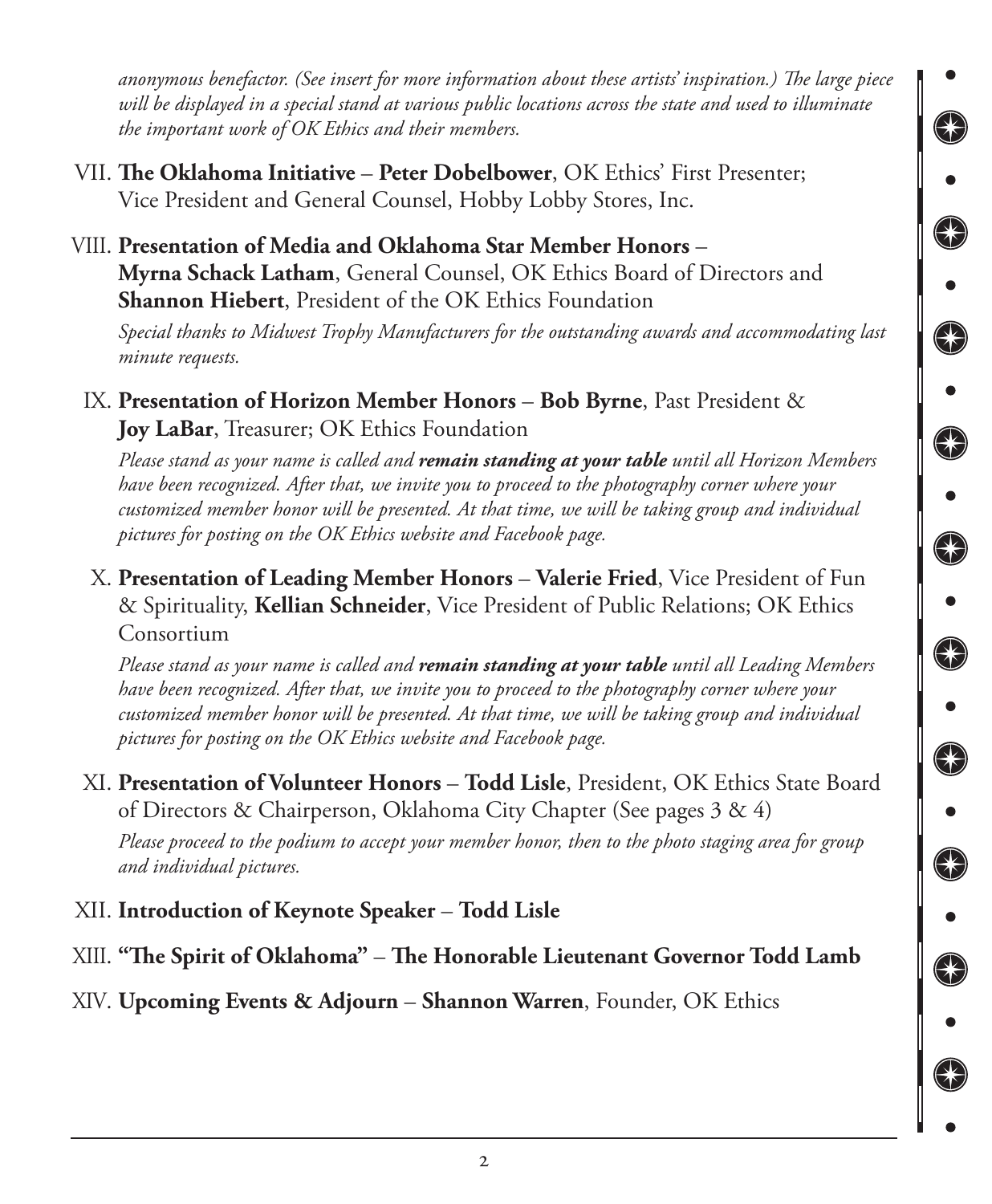#### **Volunteer Appreciation:**

*OK Ethics relies primarily on volunteers to achieve the organization's successful pursuit of Oklahoma's values of integrity at work. It takes leadership and teamwork to host these exciting events and we salute your dedication in achieving OK Ethics' mission! Listed below are the regular volunteers who consistently provide service to our members:*

#### **Agendas**

◈

•<br>●<br>•

⊕

 $\bullet$ 

**COCOCOCOCOCOCOCOCO** 

| Bertha Robinson | Metro Technology Centers |
|-----------------|--------------------------|
| Trish Potter    | Metro Technology Centers |

#### **Ambassador Teams**

| Linda Streun         | Ideal Homes of Norman         | Chief Ambassador              |
|----------------------|-------------------------------|-------------------------------|
| John Burnett         | Kimray, Inc.                  | Ambassadors (Lead)            |
| <b>Brent Martens</b> | <b>Accounting Principals</b>  | Ambassadors (Lead)            |
| Daniel Yunker        | Kimray, Inc.                  | Ambassadors (Lead)            |
| Deborah Burroughs    | Langston University (Retired) | Ambassadors, Special Projects |
| Jamie Gorman         | Hyde & Company                | Ambassadors                   |
| Wayne Hart           | Legal Shield                  | Ambassadors                   |
| Jenny Hatton         | Boeing                        | Ambassadors                   |
| Valorie Hodges       | Valir Health                  | Ambassadors                   |
| Mary Kay Huggard     | Principal Technologies, Inc.  | Ambassadors                   |
| Tammy McKeever       | <b>Enterprise Holdings</b>    | Ambassadors                   |
| Jacob Pasby          | Arnold Oil Company            | Ambassadors                   |
| Connie Root          | Walker Companies              | Ambassadors                   |
| <b>Bill Turner</b>   | Valir Health                  | Ambassadors                   |
| Ben Robinson         | Boeing (Retired)              | Ambassadors (Executive Team)  |
| Nancy Hyde           | Hyde & Company                | Ambassadors (Executive Team)  |
| Tom Shehan           | Nextep, Inc.                  | Ambassadors (Executive Team)  |
| Registration         |                               |                               |
| Mark Neumeister      | D. R. Payne & Associates      | Registration Chairperson      |
| Joe Walker           | Arledge & Associates          | Registration, Prepaid Chair   |
|                      |                               |                               |

Lucius Crandall SandRidge Energy Registration Brandi Weldon SandRidge Energy Registration

Marvinette Ponder Devon Energy Corp Registration - Lead (Prepaid) Mary Vaughan JMA Energy Registration - Lead (Cash)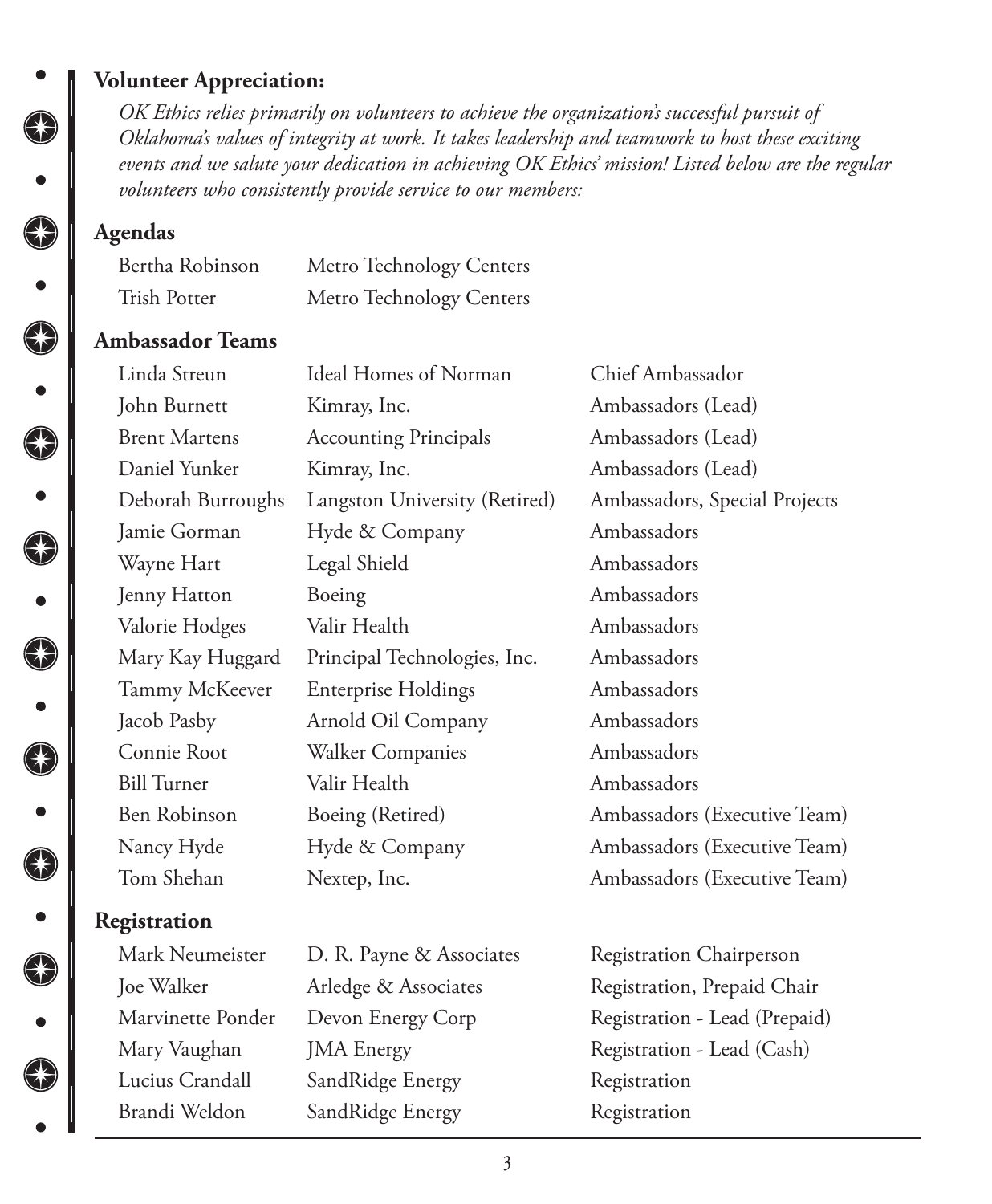## **Special Initiatives**

| Susan Pate           | Stinnett & Associates        | Accountant                         |
|----------------------|------------------------------|------------------------------------|
| Anna Rosenthal       | <b>Accounting Principals</b> | Administrative Support             |
| <b>Shirley Mears</b> | Champlin Broadcasting        | Announcements on 99.7FM            |
| Michael Mount        | Oklahoma Accountancy Board   | <b>CPE</b> Certificates            |
| Jamie Potter         | Eide Bailly LLP              | Facilities & Logistics Chairperson |
| Jalisha Petties      | <b>Accounting Principals</b> | Member Care Coordinator            |
| Rodney Edwards       | Retired                      | Founder's Special Agent            |

## **Special thanks to our founding members who are present tonight:**  *Janice Dobbs, Shannon Hiebert, Valerie Fried, Lynn Flinn, and Jim Priest.*

## **Hats off to those special people who got us started:**

- *• Rick Christensen, Career Development Partners who hosted the first planning sessions.*
- *• Larry Musslewhite who sponsored our first presentation and to Peter Dobelbower who made that great presentation.*

G

 $\bigcirc$ 

- *• Dr. David Carmichael who spearheaded the first student ethics chapter at Oklahoma City University.*
- *• Jim Priest, Rubenstein & Pitts, PLLC for his servant leadership. He is OK Ethics favorite Master of Ceremonies!*

## **Appreciation extended to Anniversary Gala Team:**

*Deborah Burroughs (retired); Christina Ford, Factor 110; Jamie Potter, Eide Bailly, Bertha Robinson, Metro Technology Centers; Connie Root, Walker Companies; Debie Weaver, Legend Senior Living; Brandy Weldon, SandRidge Energy;*

*Photography and Videography Disclaimer: Photos of the event will be made and these could be posted on the OK Ethics website or Facebook page. By attending the program, participants tacitly understand and agree to this process. If preferences are otherwise, please notify us at okethics@yahoo.com or call (405) 889- 0498 and we will be happy to comply with your wishes.*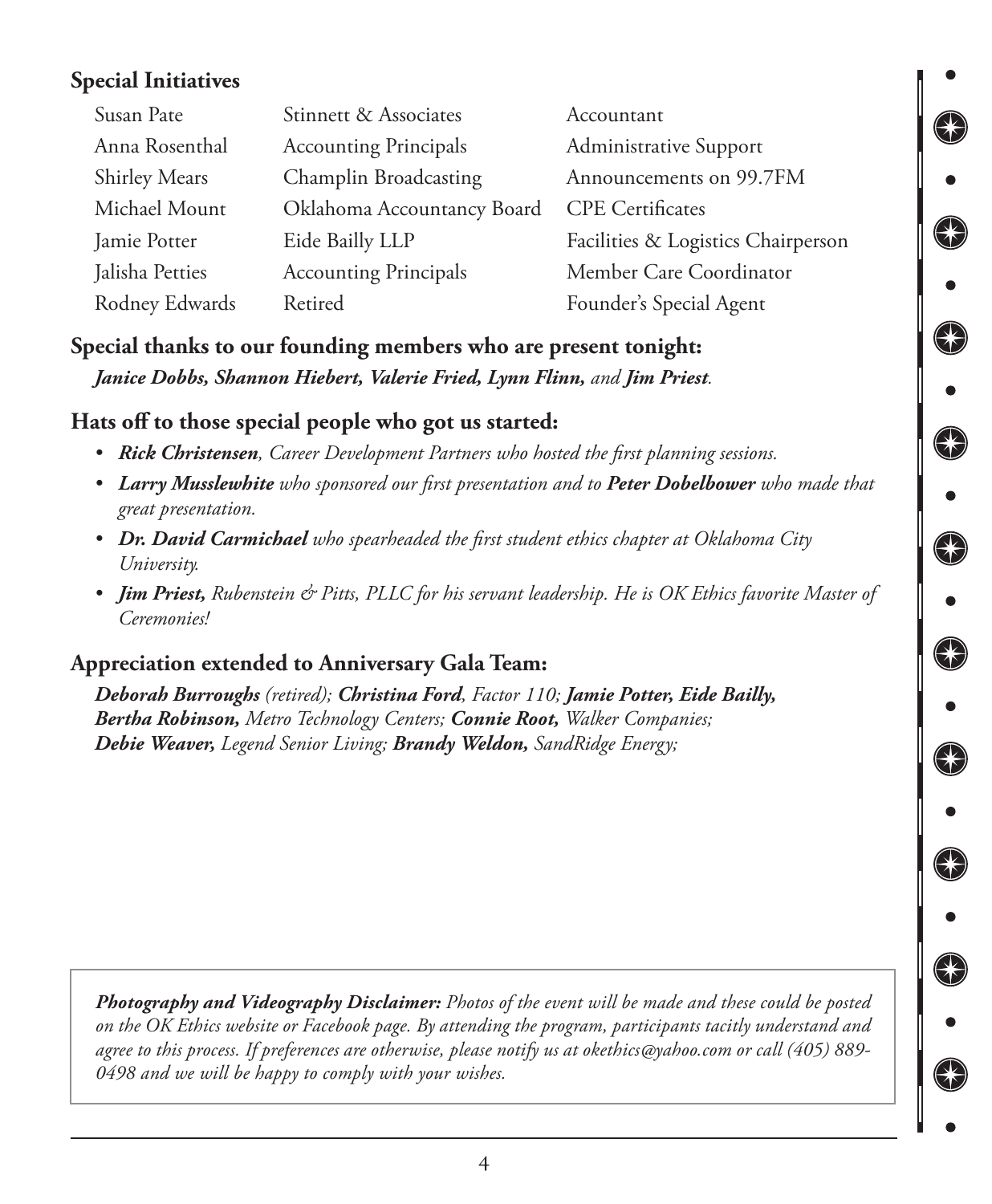

C

 $\bullet$ 

**R** 

€

 $\bullet$ 

€

 $\bullet$ 

**C** 

€

 $\bullet$ 

 $\bigoplus$ 

G



# *Presented by* **Lieutenant Governor Todd Lamb**

klahoma elected Todd Lamb as Lieutenant Governor on November 2, 2010. With a campaign focused on job growth and economic development, Lieutenant Governor Lamb achieved an overwhelming victory and quickly began putting his forward-thinking ideas and agenda in place. He was appointed to the Governor's cabinet as the advocate for Oklahoma's small business.

An Enid native, Lamb played football at Louisiana Tech University, then returned to Oklahoma earning his bachelor's degree from Oklahoma State University and his law degree from Oklahoma City University School of Law.

In 1993, Todd Lamb worked on the campaign staff of gubernatorial candidate Frank Keating. Upon Keating's election, Lamb worked alongside the Governor for four years. During his time in the Governor's office, Lamb traveled to all of Oklahoma's 77 counties, almost half of the United States, and 2 foreign countries promoting Governor Keating's pro-growth economic agenda. Lamb served in the Keating Administration from 1994 until 1998.

In 1998, Todd Lamb became a Special Agent with the United States Secret Service. He was elected president of his Secret Service Academy class and graduated with special recognition. During his U.S. Secret Service tenure, Lamb investigated and made numerous arrests in the areas of counterfeiting, bank fraud, threats against the President, and identity theft. His duties included domestic and international protection assignments during the Clinton and George W. Bush administrations. In 2000, Lamb was a site supervisor for George W. Bush's presidential campaign. In early 2001, he was appointed to the national Joint Terrorism Task Force, where he received training and briefings at the CIA, FBI, and Secret Service headquarters in Washington, D.C. After the terrorists' attacks, he was assigned to portions of the 9-11 investigation.

Lieutenant Governor Todd Lamb was elected to his first term in the Oklahoma Senate on November 2, 2004 by the voters of Senate district 47 representing NW Oklahoma City and Edmond. Lamb was reelected without opposition in 2008.

In 2009, Lamb became the first Republican Majority Floor Leader in state history. He has worked as a landman in Oklahoma's energy industry, and in addition to his Senate service, was General Counsel for an energy and wireless company in Edmond, Oklahoma.

Lieutenant Governor Lamb currently serves as Chair of the National Lieutenant Governor's Association (NLGA) Executive Committee and Vice Chair of the Aerospace States Association (ASA).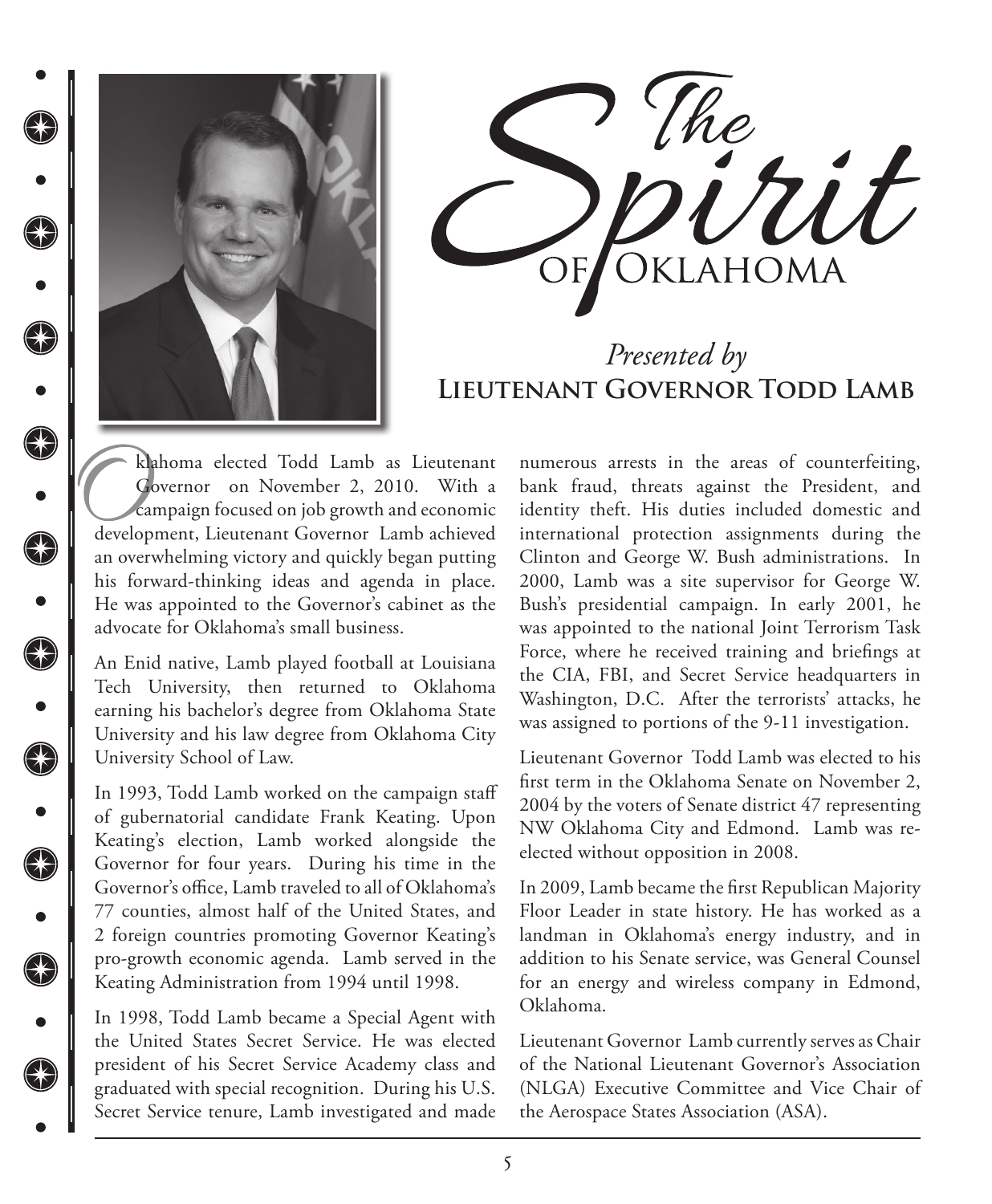Pinnacle Glass Honors **Artist's Inspiration**



€

 $\bigcirc$ 

⊕

⊕

€

⊕

⊕

€

⊕

#### *Shared by Chris McGahan, Bella Forte Glass Studios, Edmond*

I don't think you can describe the Spirit of Oklahoma without addressing the significance that our trust in God and adherence to His Word has played in the development of this great state and the people who have worked and sacrificed to make us what we are today. We have survived and grown through the Great Depression, Dust Bowl, multiple droughts, horrendous storms, tragedies, and many economic troubles. We don't have the great majestic scenery of the Rocky Mountains, the white tropical beaches of other locales, or an average daily temperature of 72 degrees, but we consistently find ourselves at the top of list as some of the best, safest, and most economically sound places to live in the United States. As a whole, I believe our reliance on God has brought us through many and great difficulties. We are called the "Buckle" of the Bible Belt for good reason.

> Our Redento Raffinato vases tell the same kind of story. "Redento" is an Italian word that means "Redeemed". "Raffinato" means "Elegance". Redento Raffinato means Redeemed Elegance. These vases are made from broken or discarded pieces. We then take those broken pieces and "redeem" them from the destiny, that they were headed. They were headed for the trash and ultimately the city dump. In much the same manner, Christ has "redeemed" the broken pieces

of our lives and made something elegant out of us, if we let him. Likewise, God has helped Oklahoma overcome many obstacles we have faced. He has helped us pick up the broken pieces of our tragedies, mistakes, and occasional wrong-doings. As Oklahomans have relied on him, it has benefited our state as a whole.

**The color "Blue" in this Redento Raffinato, symbolizes the Spirit Of Oklahoma in that, blue symbolizes optimism, depth, and stability. Blue, symbolizes the color and depth of the ocean. It also is the color of e sky. The "Sky" is our limit!**

When you look at the Redento Raffinato, you can't help but see the many layers of depth and complexity in each piece. Likewise, the things that have made Oklahoma a great state are the many layers and depth of character and talents that Oklahomans have made a part of their lives and in their business dealings. When you stand back and look at the Redento Raffinato, you will notice the tip rising majestically from the body of the vase. The tall, graceful tip is elegant. The Redento Raffinato wouldn't be the same without it. It signifies reaching for greater heights, reaching for something more, reaching for the future! That's what we do in Oklahoma. We are not asking for handouts, we are reaching and climbing upward for the blessings that we can achieve through hard work, character and the providence of God. Also, looking at the Redento Raffinato, not only do you notice the lofty, elegant tip at the top of the vase; at the opposite end, you will notice a dignified elegant base. The base is small, compared to the height of the vase; however, it is a solid foundation. It reminds us of how important it is to stay "centered" on the correct things. If we lose sight of the things that brought us to where we are at, if we get off center, we could easily fall. Therefore we stay focused on the good values that have brought us this far. We stand proud (in a humble sort-of-way), strong, determined, reaching for greater heights, not forgetting the qualities and foundations that has caused us to be where we are today.

That, I believe represents the true "Spirit of Oklahoma"!